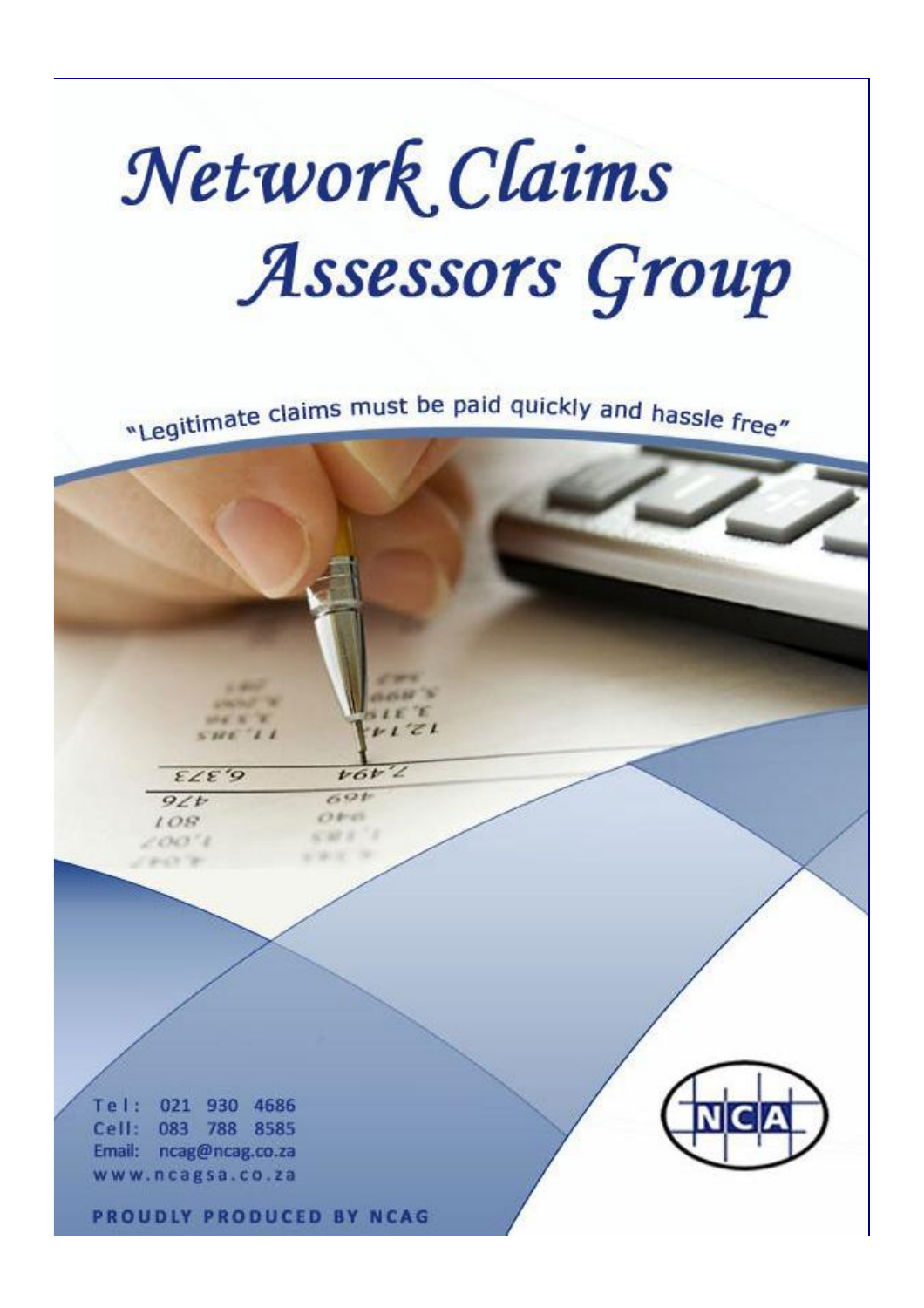

- 1. ABOUT NCAG
- 2. CLAIM ASSESSMENT PROCEDURE
- 3. VEHICLE ACCIDENTS
- 4. VEHICLE ASSESSMENTS
- 5. VEHICLE ASSESSMENTS CONTINUED
- 6. HEAVY COMMERCIAL VEHICLES GOODS IN TRANSIT ASSESSMENTS
- 7. VEHICLE THEFT / HIJACKING
- 8. FIRE DAMAGE
- 9. WATER DAMAGE
- 10. BURGLARIES
- 11. SUBSIDENCE
- 12. AGRI ASSESSMENTS
- 13. AGRI ASSESSMENTS CONTINUED
- 14. PERSONNEL
- 15. ORGANOGRAM OF COMPANY STRUCTURE
- 16. ADMINITRATION
- 17. CV THYS BOTES
- 18. CV MORNE GERICKE
- 19. CV WILLEM CILLIERS
- 20. CV FRANCK SYMONDS
- 21. CV STEPHEN HESS
- 22. CV DUNCAN FARRELLY
- 23. CV RON PAGAN
- 24. CV LOURENS GOOSEN
- 25. CV SAVILLE WILLIAMS
- 26. CLIENT REFERENCES
- 27. CONTACT NCAG

ABLE OF CONTENT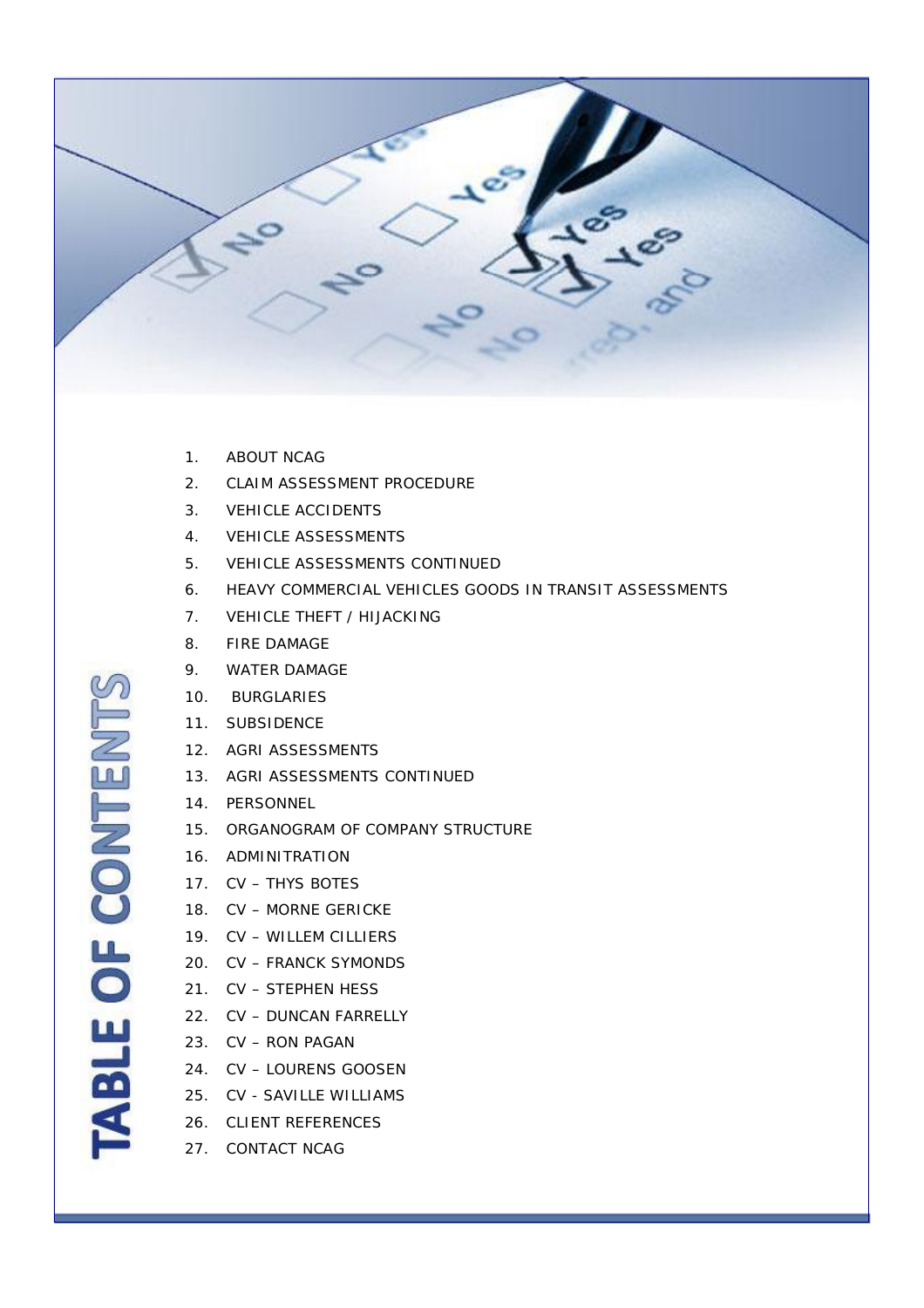

Network Claims Assessors Group (referred to as NCAG) is a company offering full and comprehensive claims related service to the insurance industry. Since our inception as a fully-fledged role player in the industry, we have grown from strength to strength and established our name as a reliable and honest contractor in this respect.

We continuously strive to enable prompt and professional service and in order to facilitate the flow of reliable information we ensure that the latest technology is embraced at all levels.

Our price structure is simple and competitive with no hidden costs and our assessors are accredited as commissioners of oath.

The following validations can be conducted:

- Suspected fraudulent insurance claims
- General claims assessments
- Vehicle theft and hi-jacking assessments
- Vehicle accident assessments
- Motor assessments

**ABOUT NCAG** 

- Fire damage assessments
- Water damage assessments
- Subsidence damage assessments

We also do specialised claims investigations.

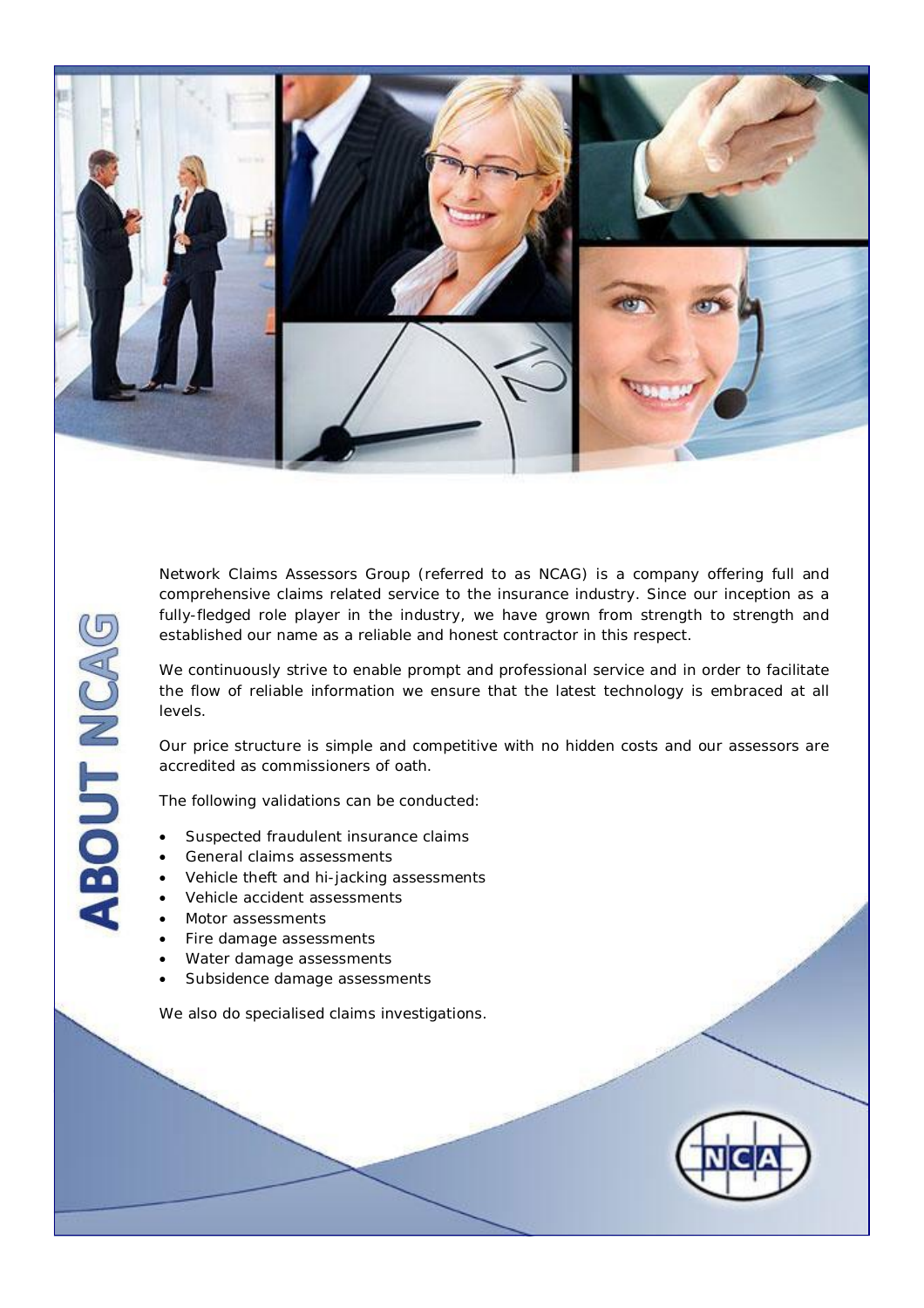

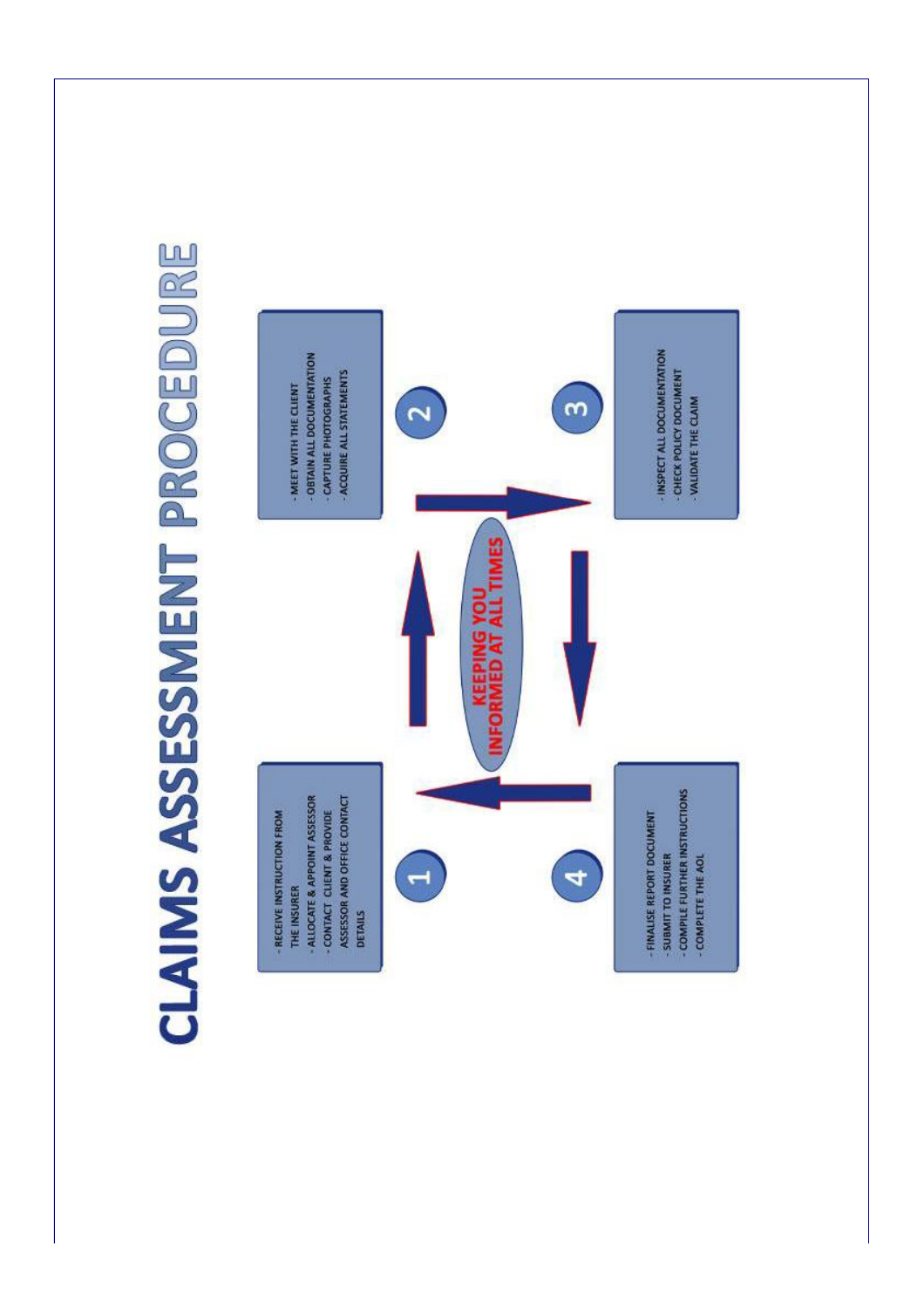

Our accident assessment service is highly professional, fast and cost effective.

In our validation of the circumstances of the vehicle accident we ascertain the following:

1. Date, time and location of accident

**HICLE ACCIDEN** 

- 2. Damage in line with accident description and scene
- 3. Physical and mechanical condition of vehicle prior to accident
- 4. Condition of driver at time of the accident

To assist us in determining the validation of the client's claim we will do the following:

- 1. We interview the insured and/or the driver at the time of the accident and obtain a description of the events
- 2. A copy of the identity document and drivers license is obtained from the insured and/or driver
- 3. We obtain a copy of the SAPS accident report and confirm the description of events on the report
- 4. We determine whether the SAPS are investigating a criminal case and interviews are conducted with police personnel who visited the scene
- 5. We visit the scene and search for possible evidence such as skid marks, close circuit cameras in order to view footage, etc. Scene and any evidence found are photographed
- 6. Any witnesses as well as breakdown personnel, ambulance personnel and third parties involved are interviewed and their version of the events obtained
- 7. We inspect the vehicle involved and check for roadworthiness, whether tyres have been changed after the accident, for any signs of alcohol or medication inside the vehicle, the position of the driver seat, etc. During this inspection, we do an assessment at an extra cost if required
- 8. A random insurance check is performed in order to confirm possible dual insurance
- 9. If any reasons are found relating to issues such as drunk driving, questions as to the identity of the driver at the time of the accident etc, we obtain all relevant evidence required in order to repudiate such claim

In conclusion a full report is submitted with our recommendations and all relevant attachments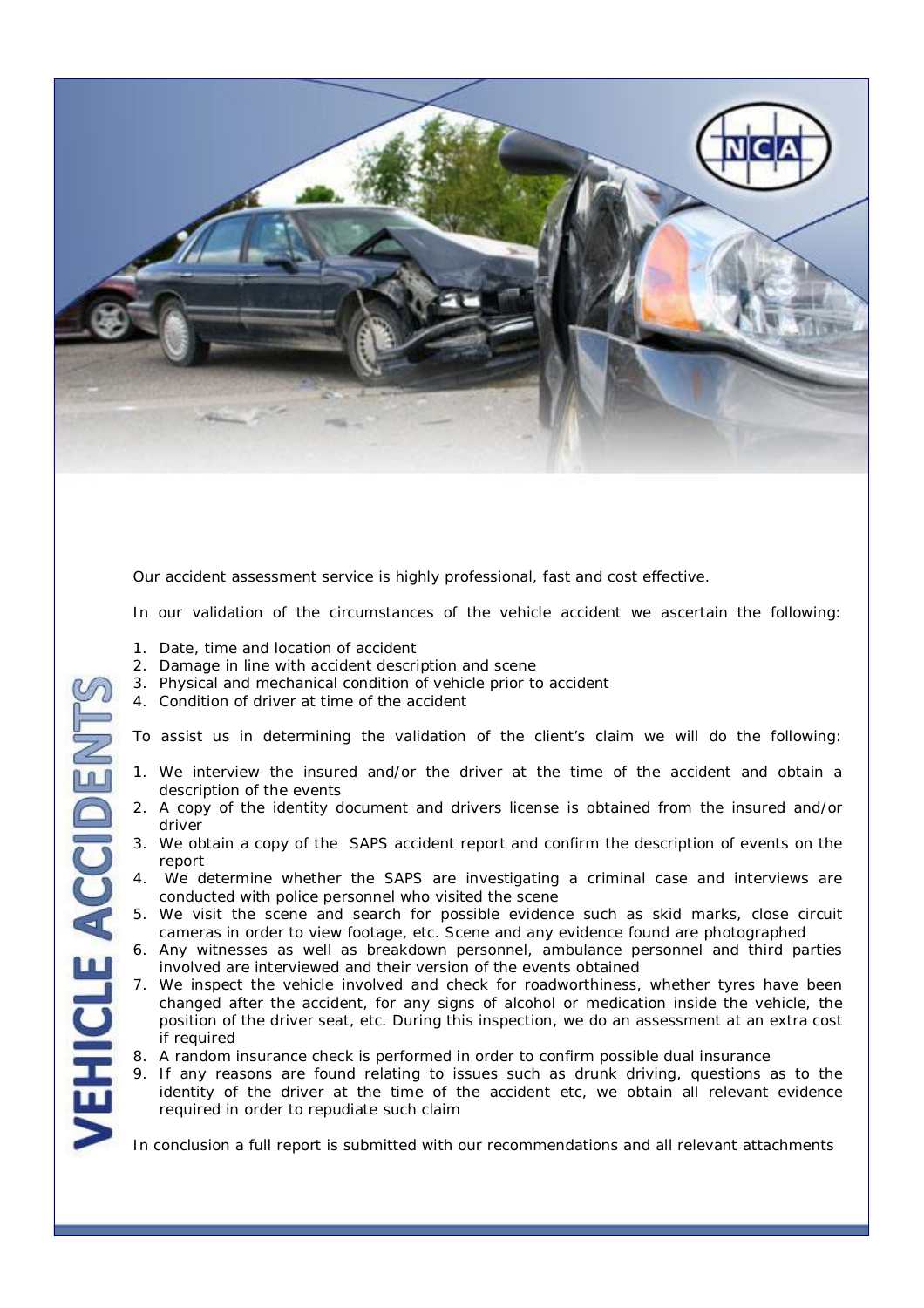

#### **VEHICLE ASSESSMENTS**

Our foundation is based on experience in mechanical and body repair work. With this background (including, but not limited to, repair costing and pre and post collision vehicle values) we are confident that we will be able to provide quality and accurate assessments and reports.

Our in-house motor assessors have a broad spectrum of pooled experience and qualifications, enabling them to handle any assessment with efficiency and draw on each other's knowledge when necessary in order to come to the best possible decision. They are also registered members of the Institute of Motor Assessors of South Africa (IMASA).

The Institute of Motor Assessors of South Africa (IMASA) is an association and oversight body that does a thorough background check on individuals wishing to become a member and vets all of their references and qualifications to ensure that they are qualified to operate as a Motor Assessor.

Many Insurers now insist on membership to this body in order to perform assessments for them.

The institute has in place a CPD (Continuous Professional Development) Program that ensures that members are always kept abreast of market and technical developments within the motor repair industry, they also arrange numerous courses during the year ranging from new model technical courses to paint system and repair procedure courses ensuring that their members always operate at the highest levels of knowledge and efficiency.

We pride ourselves on providing unrivalled service levels and efficiency in accident assessing and understand the need doe promptness of service in making crucial decisions with respect to the damaged vehicle and can negotiate with body shops to establish an agreed method and cost of repairs.

NCAG clients are provided with accident damage assessments; valuations, pre and post repair examinations, expert witnesses for litigation and associated services in relation to the motor insurance industry.

When a vehicle has been involved in an accident the normal process of a claim is through the insurance company. NCAG are then employed by the insurer to assess the damage costs.

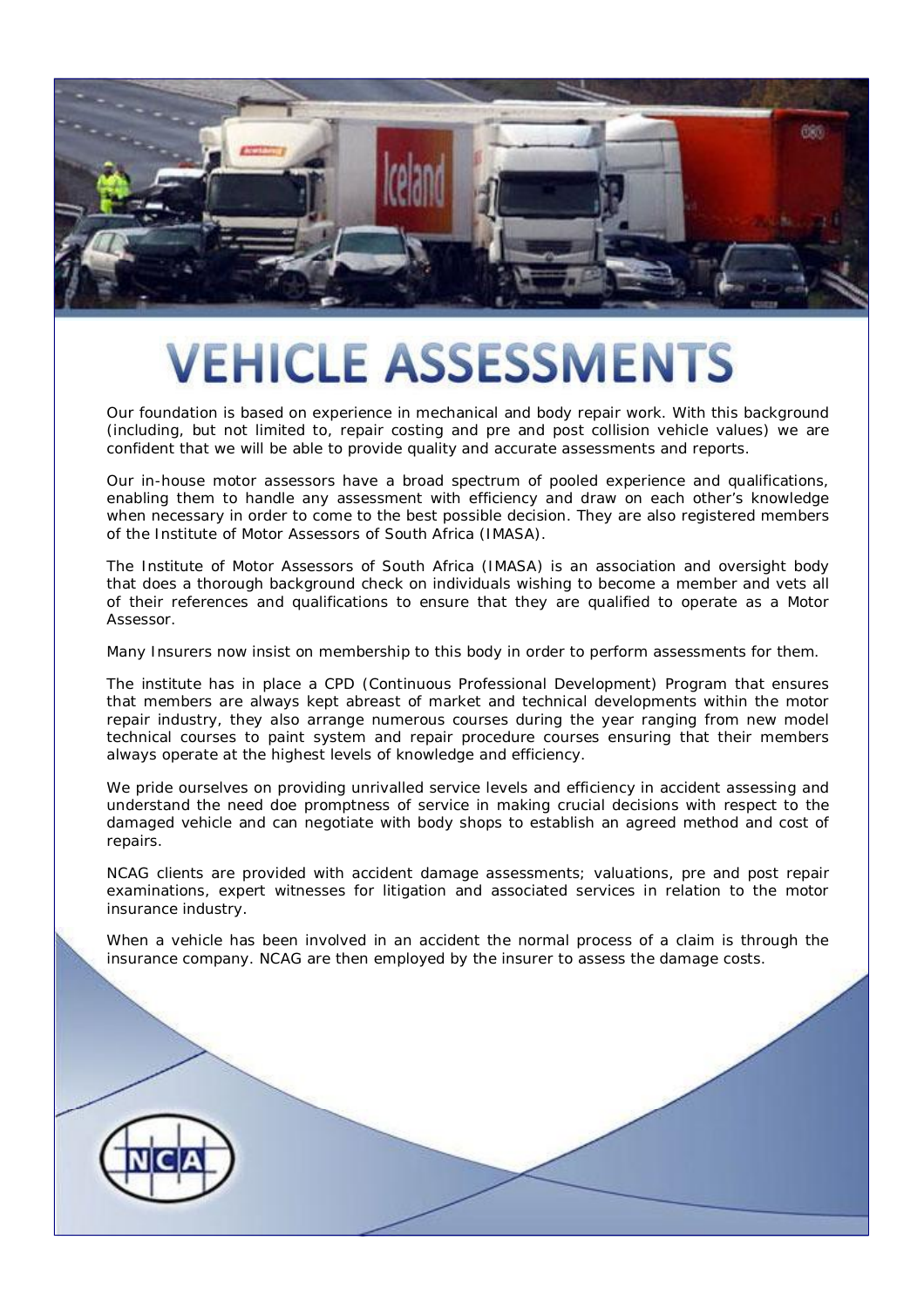## **VEHICLE ASSESSMENTS**

Our assessment of circumstances of loss procedure is as follows:

- Upon receipt of the instruction, the admin clerk immediately contacts the insured to notify them of the assessment and that they will be contacted for an appointment. The assessor personally contacts the insured to set up an appointment.
- A confirmation letter is sent via email to the insurer notifying them that contact has been made and that an appointment has been scheduled
- The vehicle is assessed and the assessor supplies the admin clerk with a report
- In the case of the vehicle being uneconomical to repair, the insured is advised of the vehicle being a "write off" and the vehicle is uplifted from the panel beater to avoid storage costs
- The de-registration certificate is also requested from the bank/insured. Once the document is received, an AOL is drawn up and sent to the insurer for authorisation.
- The report is captured and sent to the insurance clerk
- Authorisation is then sent to the repairer and receipt is confirmed. The insured is then notified via SMS of authorisation being sent to the repairer
	- The insurance clerk is notified via email of progress of assessment.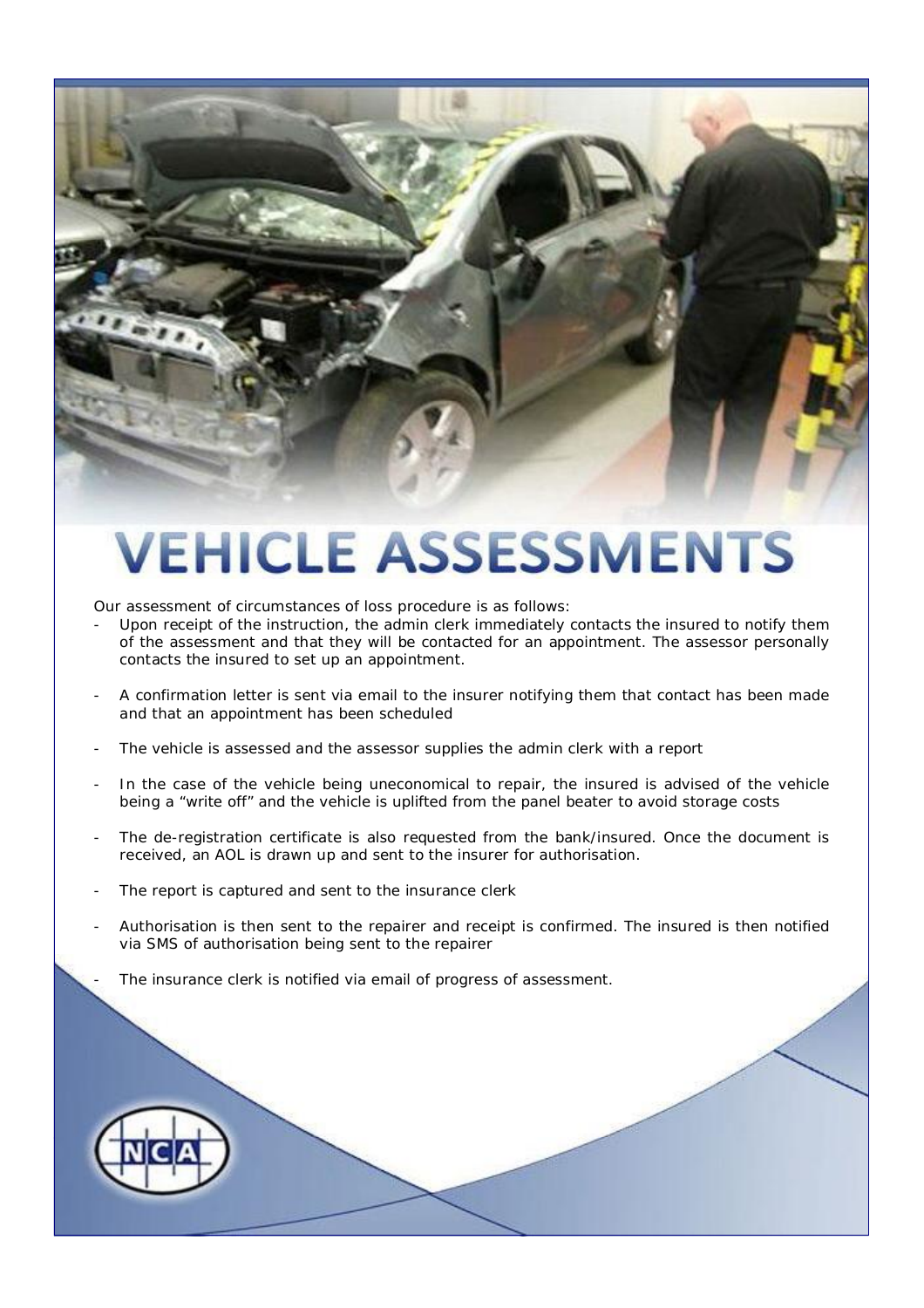#### **HEAVY COMMERCIAL VEHICLES**

This is a division that NCAG is currently expanding as we are obtaining a reputation as competent, accurate and fast assessors in this field. We understand the need for the fastest possible turnaround time as money is lost by the insured every moment the vehicle stands without working, the financial implications of a delayed repair can be dire.

Our Heavy Commercial Vehicle assessment entails a complete and thorough check of the vehicle general condition, including the bodywork suspension, engine, gearbox, interior, windows, chassis and fifth wheel, all of the valves links and controls undergo a visual check and it is established whether the vehicle has such items as a load sensing valve, levelling valve and ABS, we also note the type of transmission and whether a water separation and monitoring system is present in the fuel system. We pay special attention to the tyres, their sizes, casings, condition and whether they are virgin or re-treaded casings. The brake discs/drums and linings are also checked, if at all possible the wheels are removed for this check, if not possible the brakes are checked visually from underneath or through the inspection hole if there are dust covers.

The quotation and damage are thoroughly assessed and any disparities such as parts or damage not quoted for or old damage either added or removed, if at all possible parts are repaired or alternate / second hand parts sourced to reduce cost to the insurer.

A valuation is performed on the vehicle using Transunion's Mead & McGrouther system and any extras are added. The drivers' license details are noted and verified once obtained as well as any police report.

Our report is easy to read and understand and contains all information you as insurer may need to successfully and quickly resolve the claim, we aim to answer any questions you may have before the question even occurs, our report includes detailed photographs of the vehicle, COF's, weight ratings and the damage as well as the relevant quotations and valuation performed on the vehicle.

Our experienced Motor Accident Investigators can perform an assessment and validate or deny any claims for goods in transit and loss of income on conjunction with our Heavy Commercial Vehicle assessment.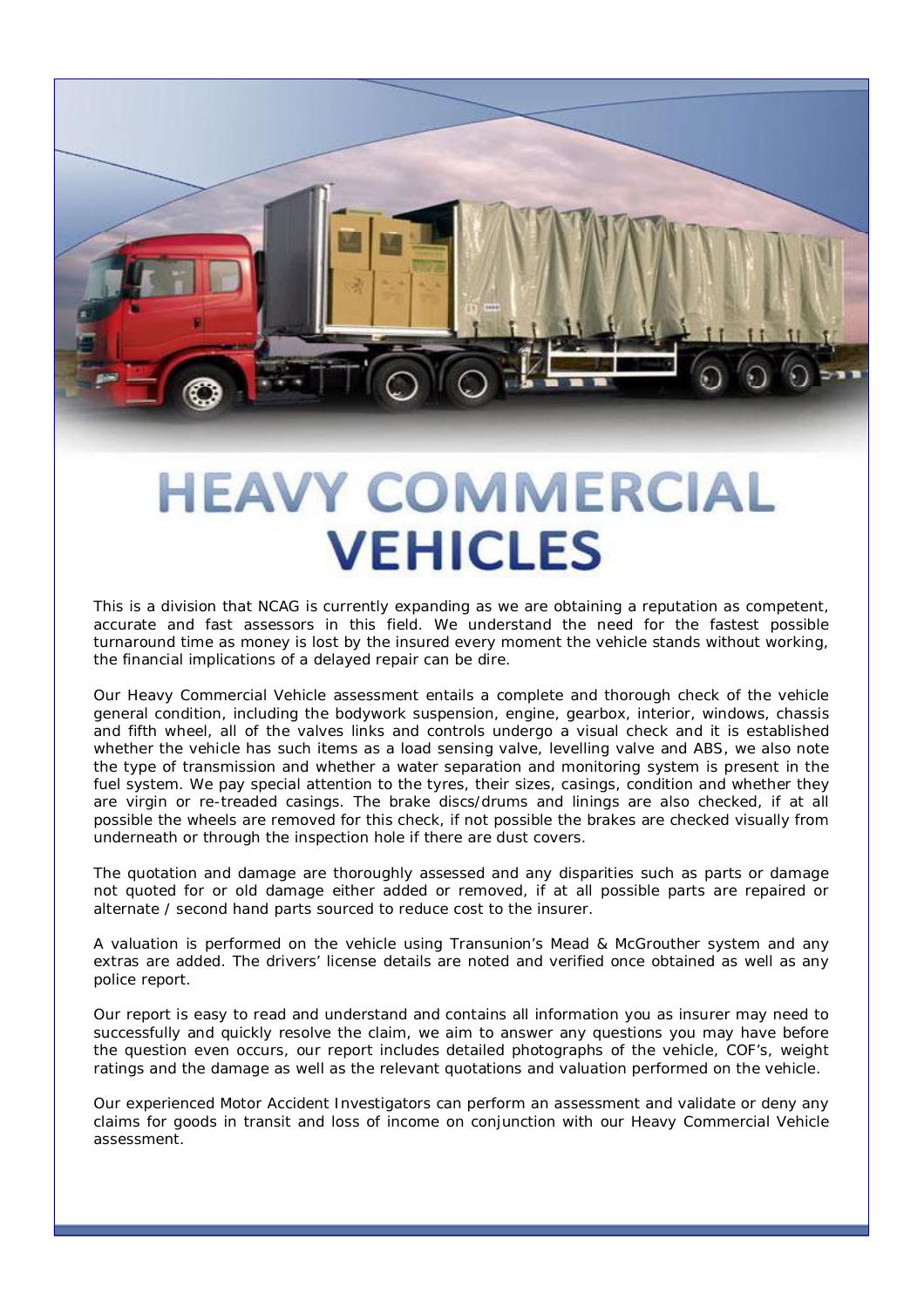Motor vehicles have brought convenience, mobility and other social and economic benefits. Because of these factors the vehicle is a symbol of our culture. Unfortunately this benefit presents opportunities for theft and criminal activities. Although the new generation of motor vehicles are fitted with high technology anti-theft devices the theft of these vehicles are done by hi-jacking. Motor vehicle theft claims assessments are therefore a specialised area.

To enhance our expertise and stay in touch with the latest trends, our highly experienced vehicle theft claims investigators attend the quarterly SAPS Vehicle Crime Forums and are members of the International Association of Auto Theft Investigators (IAATI).

Our standard assessment includes:

INSURED: - Interviewing of and obtaining statements of the client, last driver and witnesses. All information is used in conjunction with the assessor's statement taken from the insured, last driver and witnesses pertaining to the circumstances surrounding the loss, as well as the photos and inspection sheet from the inspection of the scene of the crime.

SAPS: - Enquiries are done at the respective police stations and with investigating officers, confirming the date, time and place of loss, whether the engine and chassis numbers correspond with the registration detail, who is noted as the compliant and owner etc. We also ensure that the correct vehicle details are circulated and the particular insurer's interest has been recorded. Relevant statements made are obtained or discussed to compare with information given on the claim form. A letter of non-recovery is obtained.

E-NATIS: - A printout is obtained to establish ownership, titleholder, date of first registration, previous owners, vehicle license details, whether the vehicle is financed and other vehicles owned by the insured.

FACTORY ENQUIRY (HPI): - A manufacturer's enquiry is done on the vehicle to confirm engine and chassis numbers, vehicle details and date of manufacture.

VEHICLE VALUES:- Our vehicle values are based on information obtained from the Trans Union Mead & McGrouther data base.

FINANCE HOUSE: - De-registration certificate and settlement figures are obtained

CREDIT BUREAU: - A credit enquiry is done on the driver and/or insured in order to determine whether possible financial problems exist.

To conclude we detail all our findings from our site visits, interviews and surveys done in our validation report.

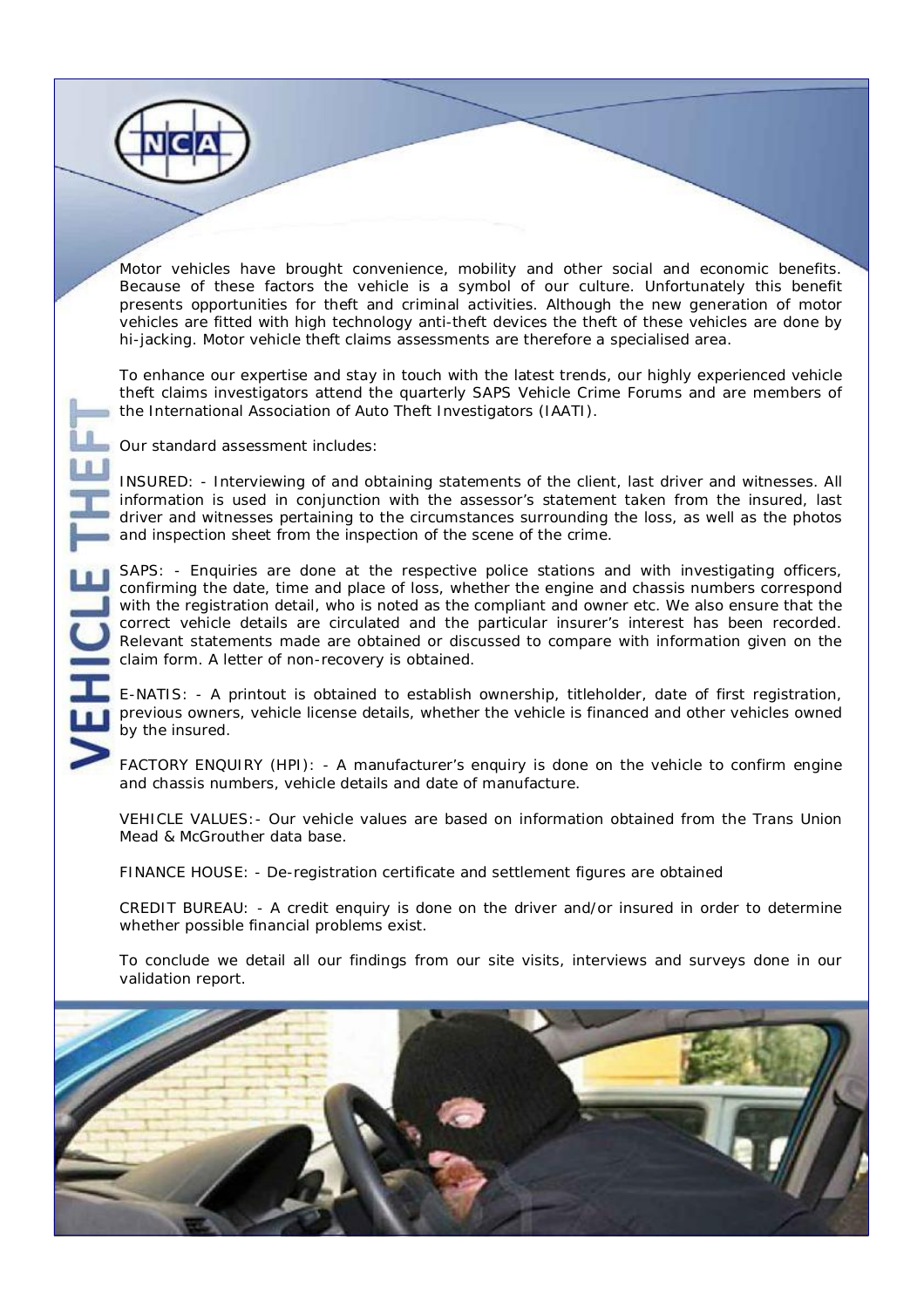

Fire insurance claims can be very complex due to the amount of damage caused not only by the initial fire, but by soot and smoke damage as well.

Upon receipt of instruction immediate contact is made with insured. Upon first contact with the insured we enquire about the condition of the dwelling and or content. If the building is uninhabitable we immediately request permission for alternate accommodation should the policy make provision for this. Due to years of experience, we will immediately know what is required at the time of first appointment. Along with the insurers permission the following will be ceded/requested at time of first inspection of/to the property:

- 1) Forensic Investigator (If Required)
- 2) Structural Engineer (If Required)
- 3) Quantity Surveyor (If Required)
- 4) Immediate safety repairs/measures to be taken/altered
- 5) Respective contractors to tender
- 6) Medical Treatment (If cover provided)
- 7) Trauma Treatment (If cover provided)
- 8) VAR Structure & Content
- 9) Professional Fees

E DAMAG The following documents will also be obtained: -

- 1) Fire Brigade report
- 2) SAPS Report If applicable
- 3) Various Reports as stated above
- 4) Quotes/Tenders Content & Contractors

A preliminary report is submitted to the insurer within 5 days of appointment.

At this stage clean up etc can be authorised should everything be in order.

When all documents/reports have been obtained the final report will be submitted.

Once further instruction is received, contractors, suppliers etc will be appointed.

On completion of all construction work/replacements, all invoices are signed off by the insured and assessor.

Upon signature of the AOL, our file is closed.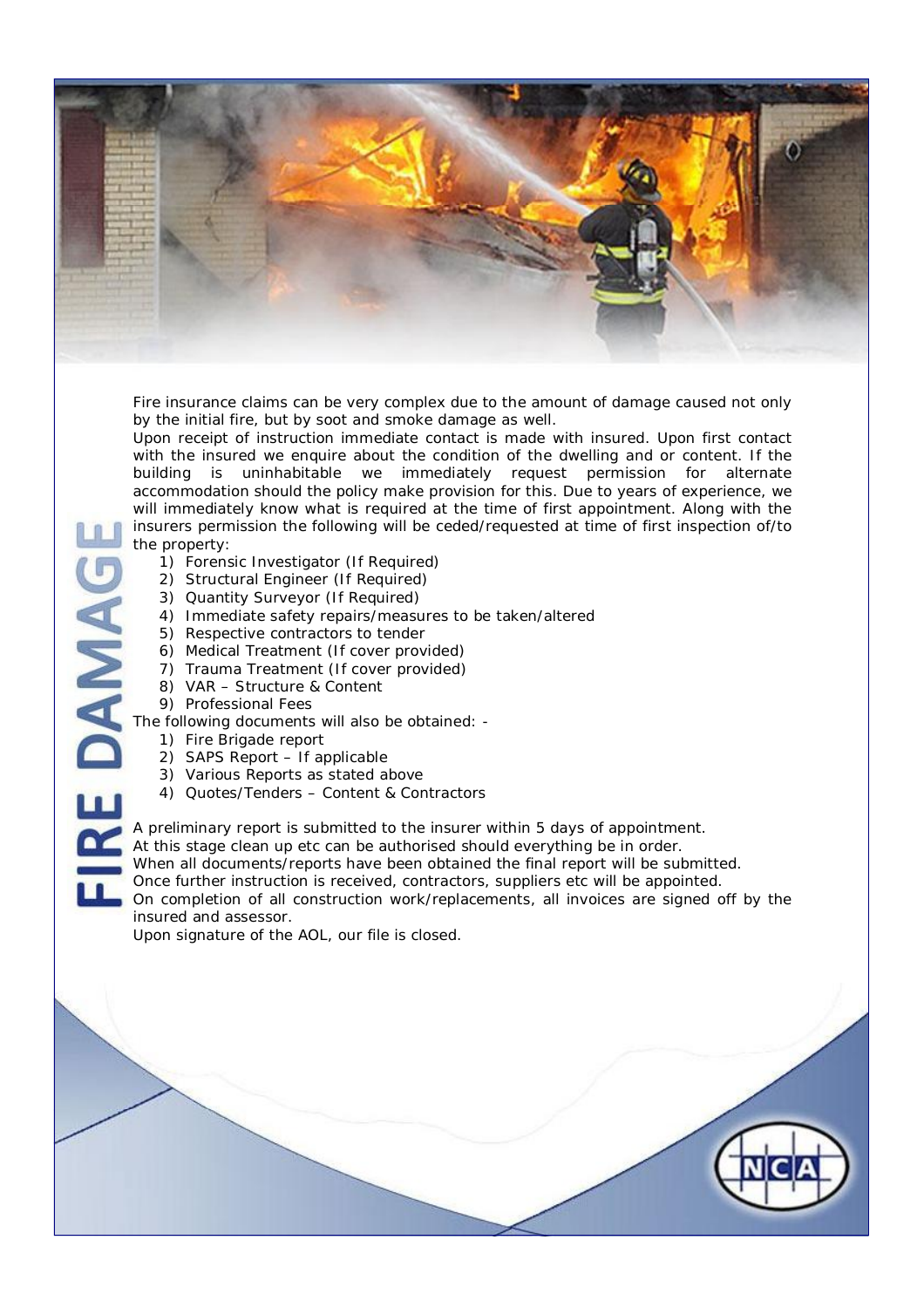

Water damage, whether at home or place of business can be extremely devastating and inconvenient in a number of ways.

Water damage can be due to:

- A fractured pipe
- Flash floods
- Burst water main or geyser
- Damage on Soffits or fascias or roof tiles
- Overflowing toilet

Our claims procedure is as follows:

- Upon receipt of instruction contact is made with the client in order to diarise an appointment to meet with the insured within 24 hours of receipt of instruction
- Once at the insured premises numerous photos are taken of the area where the damage is visible and a detailed assessor's report of all insured damages is compiled.
- Before any work is authorised the property is measured. The dwelling, garage, paving, swimming pool, car port etc are measured separately in order to get a current value of the property. We make use of the Property Construction Handbook to determine the correct rates for each section as well as suburb and region. Once it is confirmed that the property is correctly insured we proceed.
- Should emergency repairs be necessary (eg Burst Geyser) authorisation is immediately given, once confirmed that the damage was caused by an insured peril.
- Quotations are requested from our panel of contractors for the resultant damage. The quantum is then presented to the insurer in report form. Once further instruction is received, we authorise the contractor to go ahead with resultant damage.
- Should specialist opinions be required, (eg structural engineers, roof specialists, leak detection companies etc), permission is obtained from the insurer before such an entity is appointed. Should the insurer grant permission, appointment is done. Upon receipt of the insurer's report, NCAG will proceed.
- Should the origin of the problem be a result of wear and tear, gradual deterioration, lack of maintenance or bad workmanship it will not be covered. Instruction is then given to the insured to do repairs to the cause of the damage. Once this is done, we may suggest that the insurer consider settling the resultant damage caused by one of the above mentioned points.
- Should this not be the case, the final report is then submitted for the insurer's perusal. Should we receive instruction to appoint a contractor and or draw up AOL, it is done. Should a contractor be appointed, the work will be signed off by Assessor as well as client once work has been completed. Final invoice from contractor is checked and signed by assessor and the file is closed.

ER DAMAG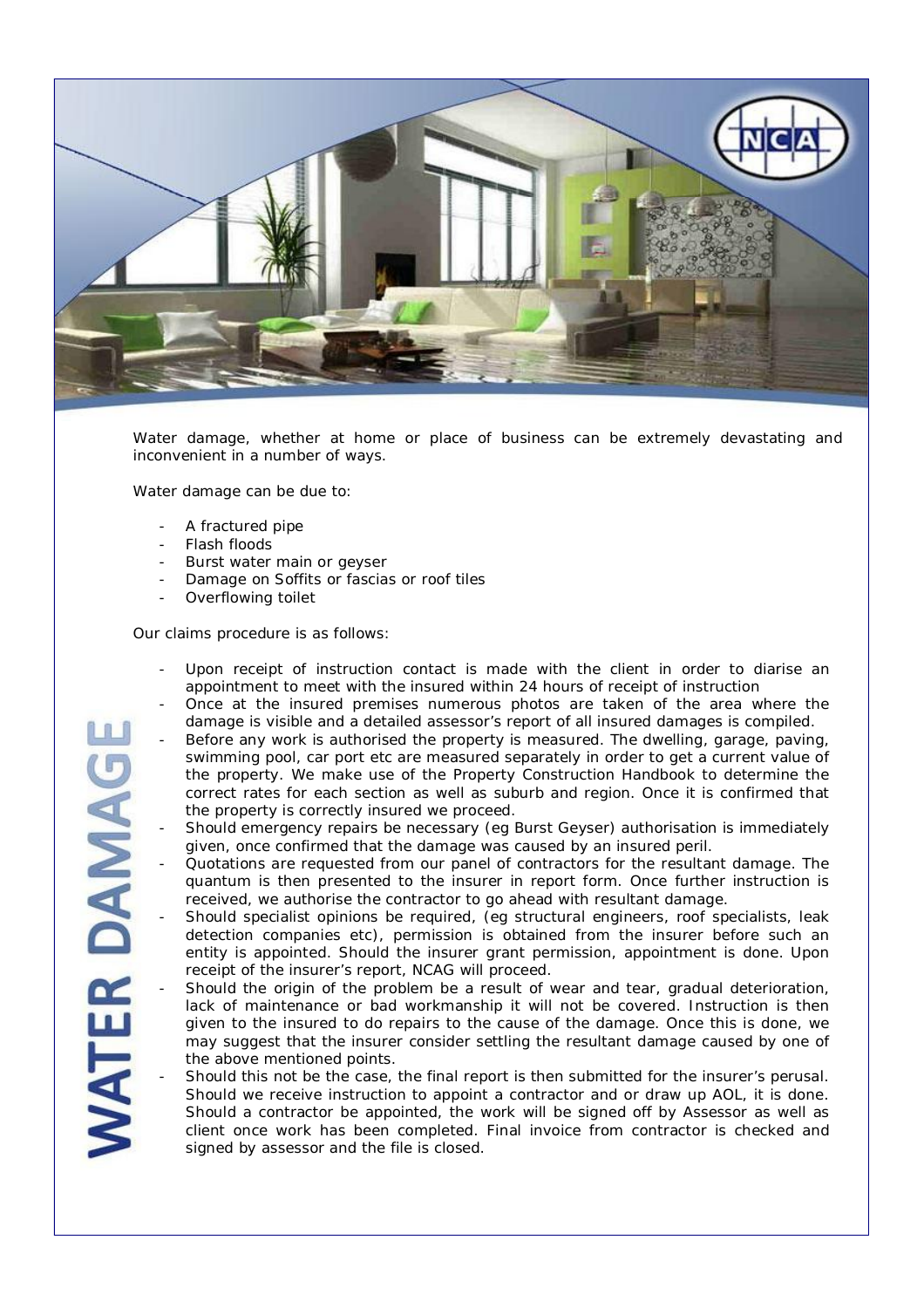## **BURGLARIES**

The discovery that someone has violated the privacy of your home or business is traumatic. Our assessors determine the extent of the damage and estimate the cost of parts and labour to repair or replace the damaged property taking the stress away from the client and or insurer.

Our procedure for burglary assessments is as follows:

Upon receipt of instruction the admin clerk immediately makes contact with the insured. The insured is notified that NCAG have been appointed and that the assessor will contact him/her to set up an appointment. The instruction is then handed to the assessor who immediately does a summary of the instruction/burglary.

The SAPS A1 statement is requested immediately. Claim forms and policy schedules are checked along with the quotes received from the insurer/broker at time of appointment. Certain points are then flagged which need to be confirmed with the insured. At time of appointment, a full statement is taken from the insured. Once this is done a list of the stolen items is also compiled.

Once this is completed we attend to the point of entry and exit. Once this is completed we do a full inventory of the items remaining in the dwelling. We then, once again, sit with the list of stolen items and cross reference them with the list supplied to the SAPS. We check all quotes along with the list. We also request PQ from the insured for the stolen items. The last inspection before leaving the scene of loss is the security on the premises, of which photos are then taken.

NCAG will obtain an alarm report if applicable. Quotes are sent to suppliers to try and better the prices of the claimed items. We also check that none of the items are under HP (Hire Purchase). We request a 5.13.6 on the insured from the SAPS to see if any similar cases have been reported to the police in the past. We make sure that the quotes we obtain are for the same items claimed by the insured.

If all is in order and all documents obtained NCAG then submit our report for the insurers perusal. Included in the report we present a full quantum. We also present the inventory signed by the insured. We also apply average if applicable. Items without PQ are limited/adjusted as per relevant policy wording/endorsements. All quotes are attached along with the PQ supplied by the insured. SAPS A1 statement, 5.13.6, as well as alarm reports are also attached.

Once further instruction is received we present the AOL as well as vouchers for replacement to the insured. Once signed and dispatched, our file is closed.

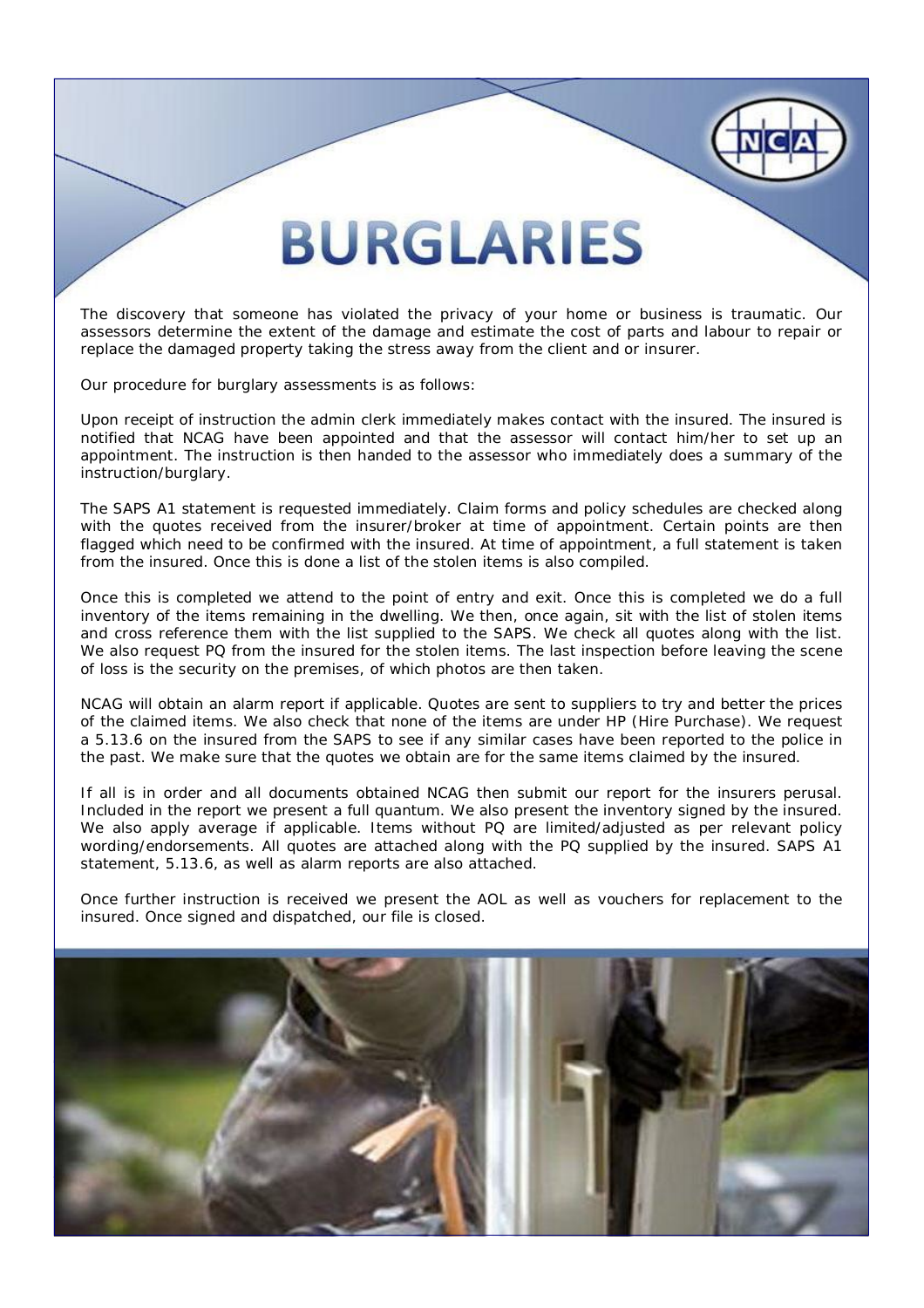# **SUBSIDENCE**

Subsidence can be catastrophic and put at risk most valuable assets.

The damage is caused by the downward movement of all soil types resulting from natural shifts or human activity, causing structural damage to your property.

As our summers get drier and hotter and winters wetter, instances of subsidence are becoming far more frequent.

In the case of suspected subsidence damage, extensive site investigations such as trial holes, soil tests, drainage tests and monitoring will have to be carried out.

Once we have received an instruction for a subsidence claim, our experienced assessor specialising in subsidence will:

- Compile a detailed assessor's report of all insured damages of risk address
- Obtain competitive estimates from our panel of insurance approved contractors for repairs and replacements to damages/damaged items
- Visit the scene of "loss"
- Assess all physical damages related tot eh claim
- Ensure emergency repairs when necessary, so that the property is protected against any further damages
- Instruct a geotechnical survey to be carried out by a qualified Geotechnical Consultant where necessary
- Provide end-to-end management of the claim process through to completion NCAG may also advise on the actions the claimant should take before the insurance policy is renewed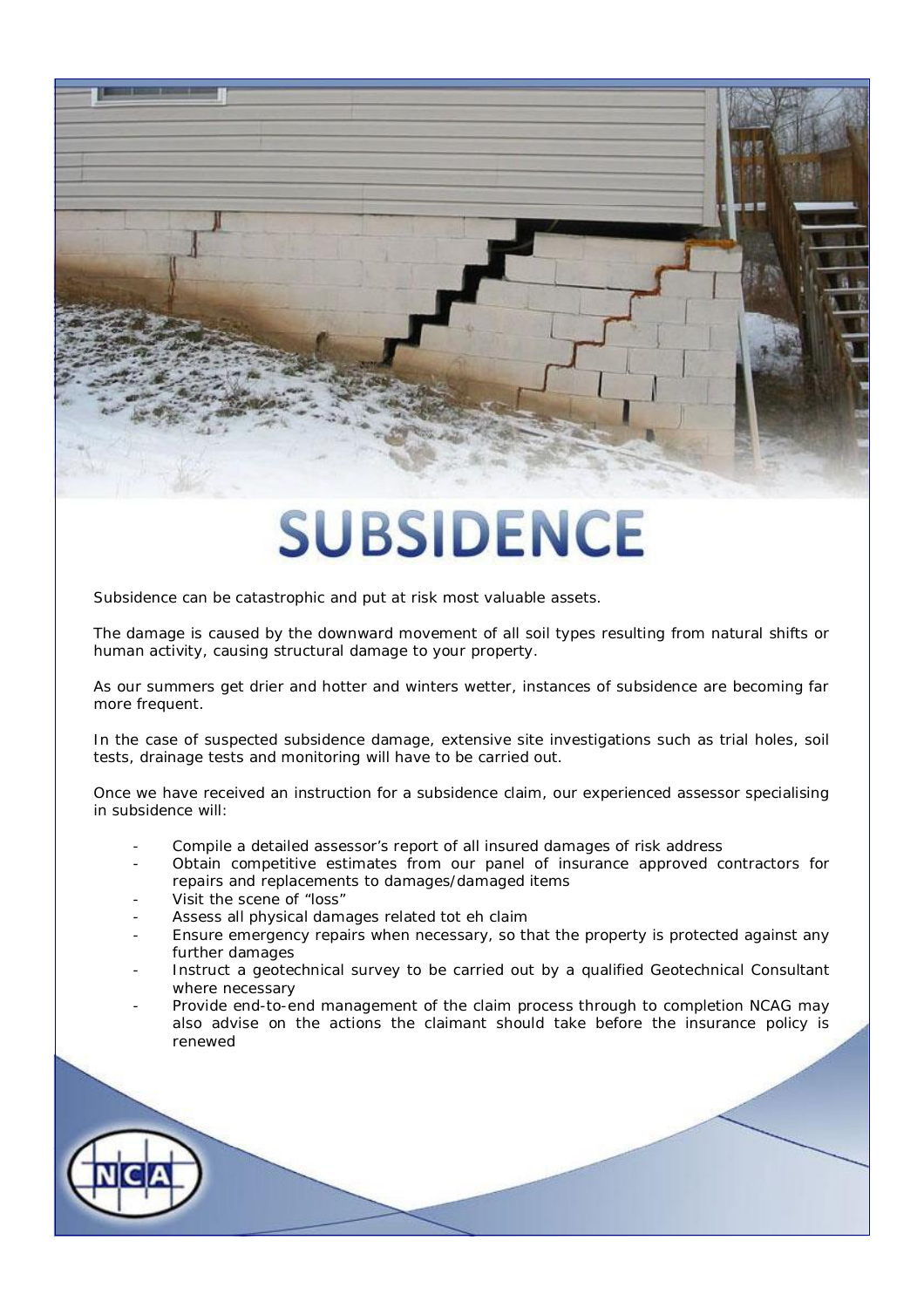

# **AGRI ASSESSMENTS**

Our motor assessors are experienced and knowledgeable in the field of Agricultural Implement and machinery assessments. From tractors to harvesters to corn tables to logging machines, we have probably seen it and assessed damage sustained to it. We have good relationships with manufacturer's agents, engineering works and rural mechanical repairers nationwide.

We understand the need for fast turnaround time and faster repair and have handled any manner of client or repairer settlement.

We also understand the need for emergency repairs and re-assessment after the completion of harvest and are prepared to perform such at no extra cost to you as insurer unless there is a large amount of travel involved.

Our agriculture implement assessment report includes a check of the implement condition, roadworthiness if applicable as well as any extras or old damage found on the implement that could affect its value, the identity of the implement is also confirmed beyond a doubt and it is verified that the implement is indeed on the policy.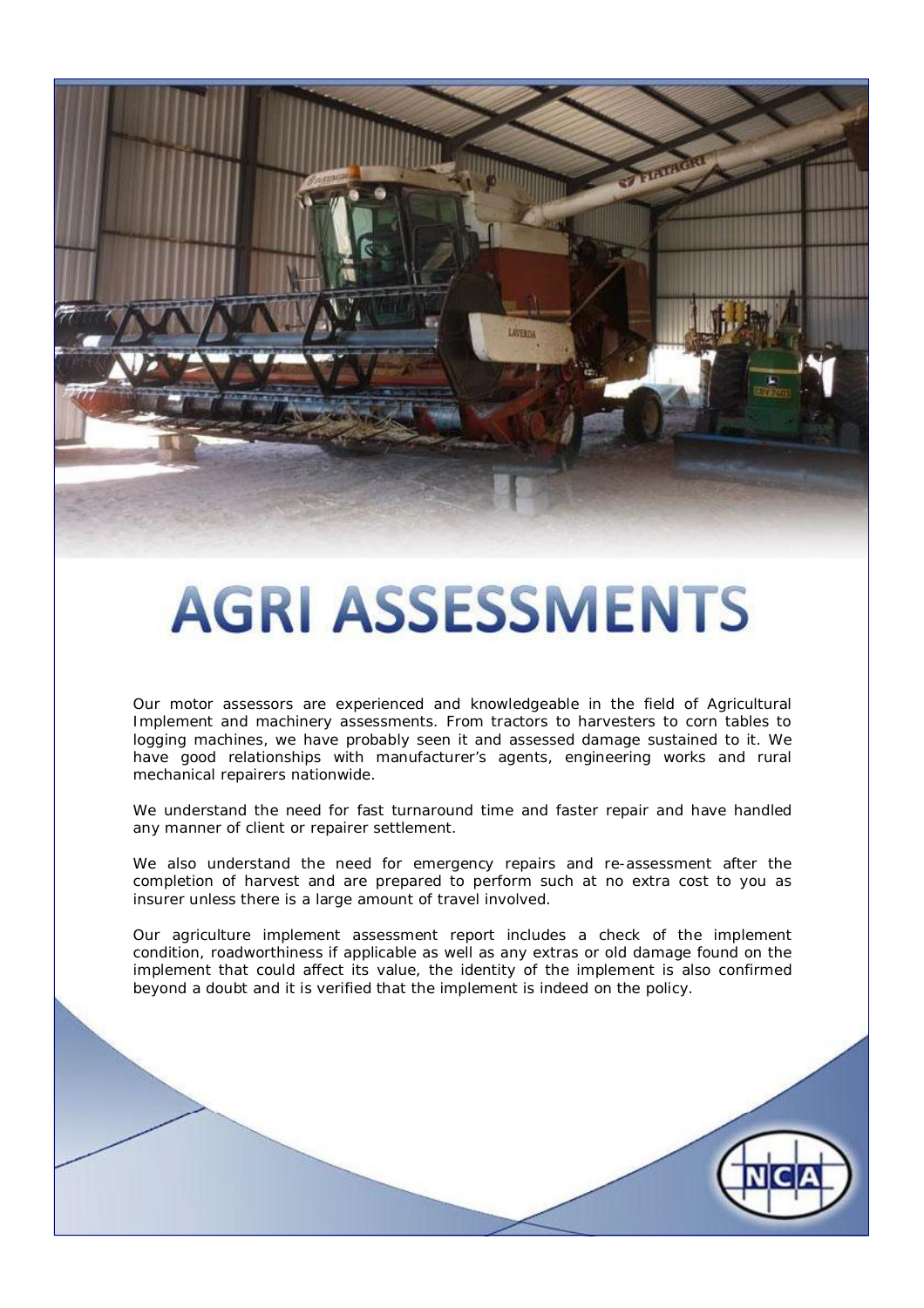

Because of the inherent financial risks involved in agricultural production, farmers commonly insure their crops, livestock, pivots, plant and machinery equipment as well as structures for potential physical risks such as fire, storm damage, lightning damage etc.

Our focus is to understand what risk is, what constitutes risk and how to measure risk in agriculture vis-à-vis the primary producer. Understanding of risk is the foundation on which major agricultural policy decisions will depend from us assessors.

Review and adequacy analysis of risk assessment and agricultural insurance is critical knowledge required in the field. The estimation of risk profile of farmers' participatory assessment of requirement & constraint analysis of agricultural insurance focusing on production risk evaluating is vital.

Our non-motor Agri assessors are experienced and knowledgeable in the field of Agricultural Implement, machinery, equipment and structure assessments, from pivots to pumps, structures as well as feed, maize fields and crops as well as plant and machinery.

We have good relationships with manufacturer's agents and rural suppliers nationwide. We understand the need for fast turnaround time and a faster repair and have handled any manner of client or repairer settlement.

We also understand the need for emergency repairs of any kind, and the re-assessment of pivot, plant or machinery items after harvest and are prepared to perform such at no extra cost to you as insurer unless there is a large amount of travel involved.

We obtain a valuation from the agents in South Africa for the particular make, detailed photographs of the implement and damage are included as well as the assessed quotation or invoice and all of the assessors comments and observations.

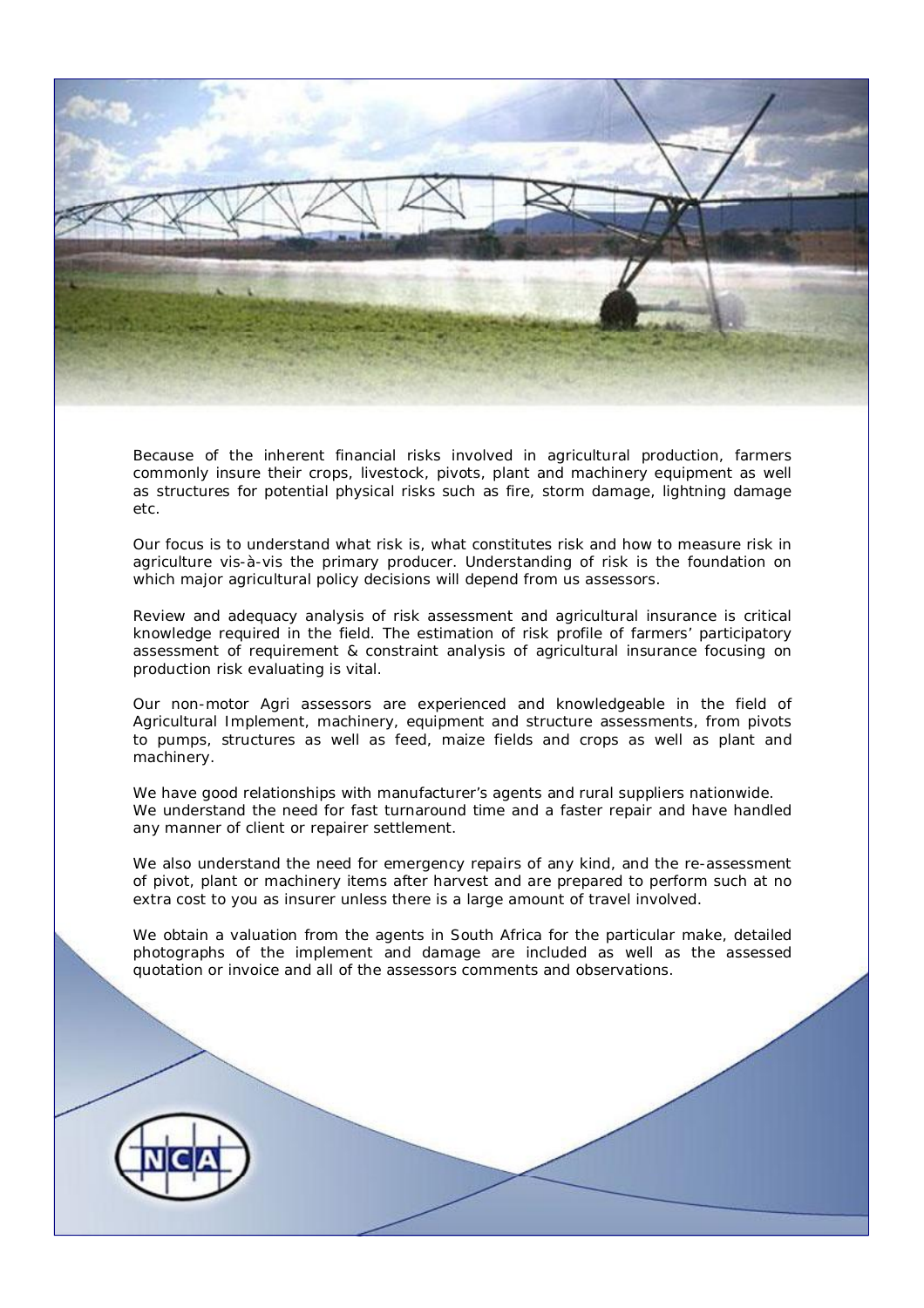

Personnel employed by NCAG are fully trained and competent in the various fields of expertise required to function at maximum levels.

Our team are geared to meet all challenges and our assessors are actively engaged in professional development ensuring that we keep abreast of market changes and technical developments in the ever changing insurance industry.

All employees / network assessors appointed by NCAG are screened and thorough background checks are done prior to appointing / signing of a service level agreement. We regard honesty and reliability as major attributes and we therefore are in a position to vouch for the outstanding character of employees / network assessors appointed by NCAG.

In order to facilitate a professional and comprehensive service to our clients on a countrywide basis, we have established working agreements with associate offices as listed above.

Over a period of 12 years, NCAG have hand-picked the "cream of the crop" of network assessors specialising in each of the various fields to ensure a second-to-none level of service excellence on a countrywide basis.

Assessors appointed by NCAG are highly skilled, have extensive experience in assessing and are specialists in their specific fields of assessments and validations.

Please feel free to browse through the CV's of our current staff compliment.

RSONNE

n

 $\mathbf \Omega$